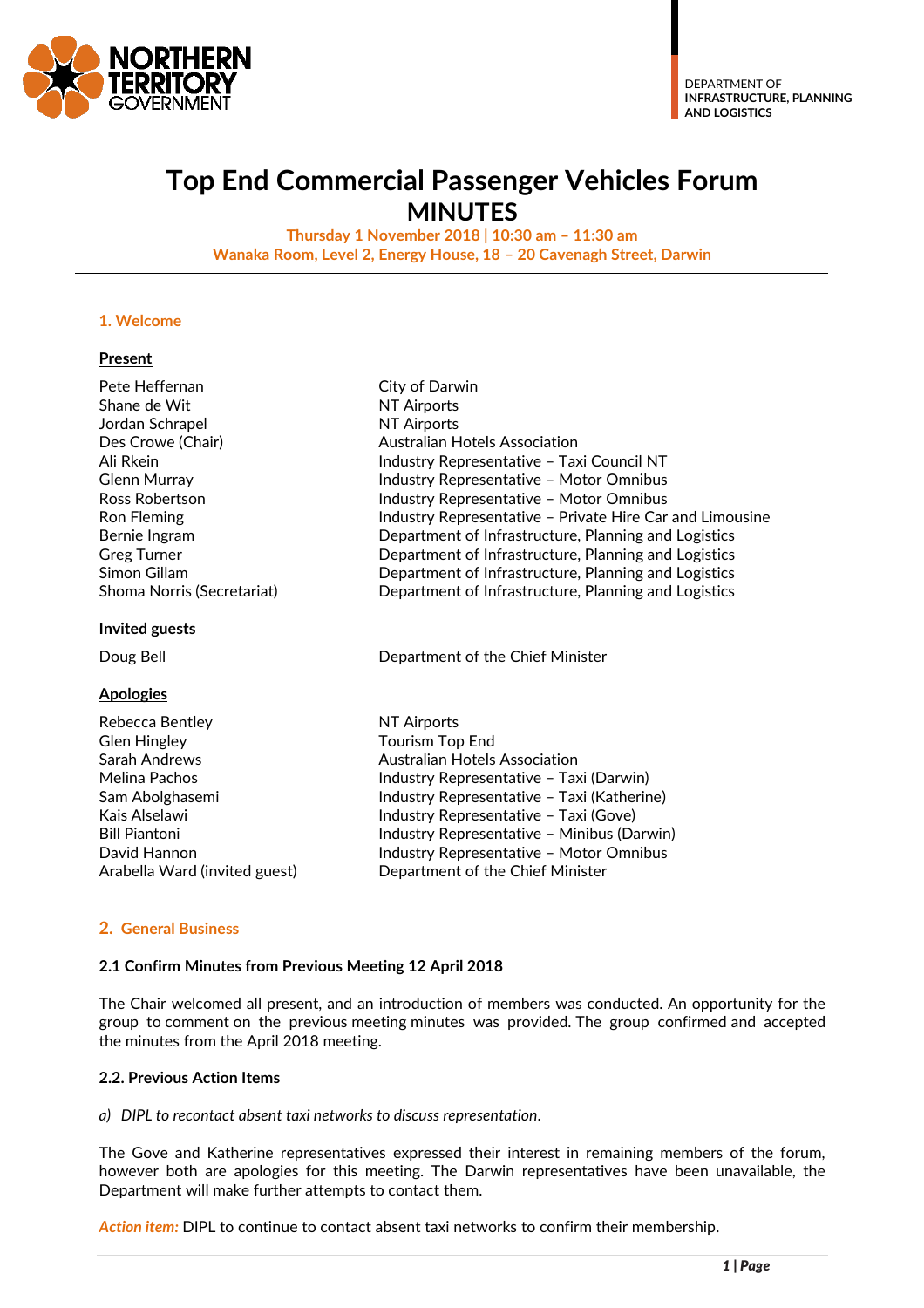#### *b) DIPL to extend invitation to rideshare networks and Darwin International Airport.*

Efforts to contact rideshare networks have been unsuccessful thus far, however further attempts will be made. Representatives from NT Airports Pty Ltd are present, and welcomed into the group.

*Action item:* DIPL to invite rideshare networks to join forum.

c) DIPL to consider publishing a guide on what constitutes an unsafe vehicle.

The Department referred members to the *Commercial Passenger (Miscellaneous) Regulations 1992*, Part 4 section 9(4) which quotes "In this regulation, a vehicle is *unsafe* if it is likely to endanger any of the following:

- the safety of any person;
- public safety;
- any property."

The Department advised it would be difficult to specifically define what would constitute an unsafe vehicle, however agreed to add further information into information bulletins as a reference.

*Action item:* DIPL to add further information regarding unsafe vehicles into information bulletins, and circulate amongst forum members.

*d) DIPL to invite members to create a subcommittee.*

Excerpt from the Public Accounts Committee Report into the Taxi Industry (2017) "Public Accounts Committee (PAC) Recommendation 9: The Committee recommends that the Department and the Department of Tourism and Culture work collaboratively with the industry to enhance the role of taxis in providing tourist services."

During the previous meeting in April 2018, The Department advised focus has been broadened to point to point to support tourism. Discussion was held on how to better improve the forum to assist with recommendation nine. The group decided it would be beneficial to create a subcommittee to primarily focus on enhancing driver knowledge and their interactions with tourists.

Representatives from the Australian Hotels Association and the Private Hire Car/Limousine industry have expressed their interest in sitting on the subcommittee. The Department will allow some time for the new General Manager of Tourism NT, to settle into his position before extending an invitation, and organising the formation of the group.

*Action item:* DIPL to construct a subcommittee to focus on enhancing driver knowledge and their interactions with tourists prior to the next meeting.

*e) DIPL to provide statistics on new ID card entrants.*

The Department provided the below statistics on new Commercial Passenger Vehicle (CPV) identification cards issued between the dates 1 January 2017 and 21 September 2018:

- 387 Open Taxi ID cards;
- 462 Conditional Taxi ID cards;
- 172 Open minibus ID cards; and
- 215 Conditional minibus ID cards.

The Department advised of the training regime which was trialled for a twelve month period in 2017, and that these statistics are an effect of the trial.

The Taxi Council representative stated that the uptake of rideshare licences has been larger than expected, and that licence fees were decided based on a lower figure of rideshare vehicles predicted to enter the market. The Taxi Council suggested a review and re-evaluation of licence fees.

Members of the forum agreed, and a suggestion was made to write to the head of the agency or the Minister to request an evaluation prior to the expected 2020 review.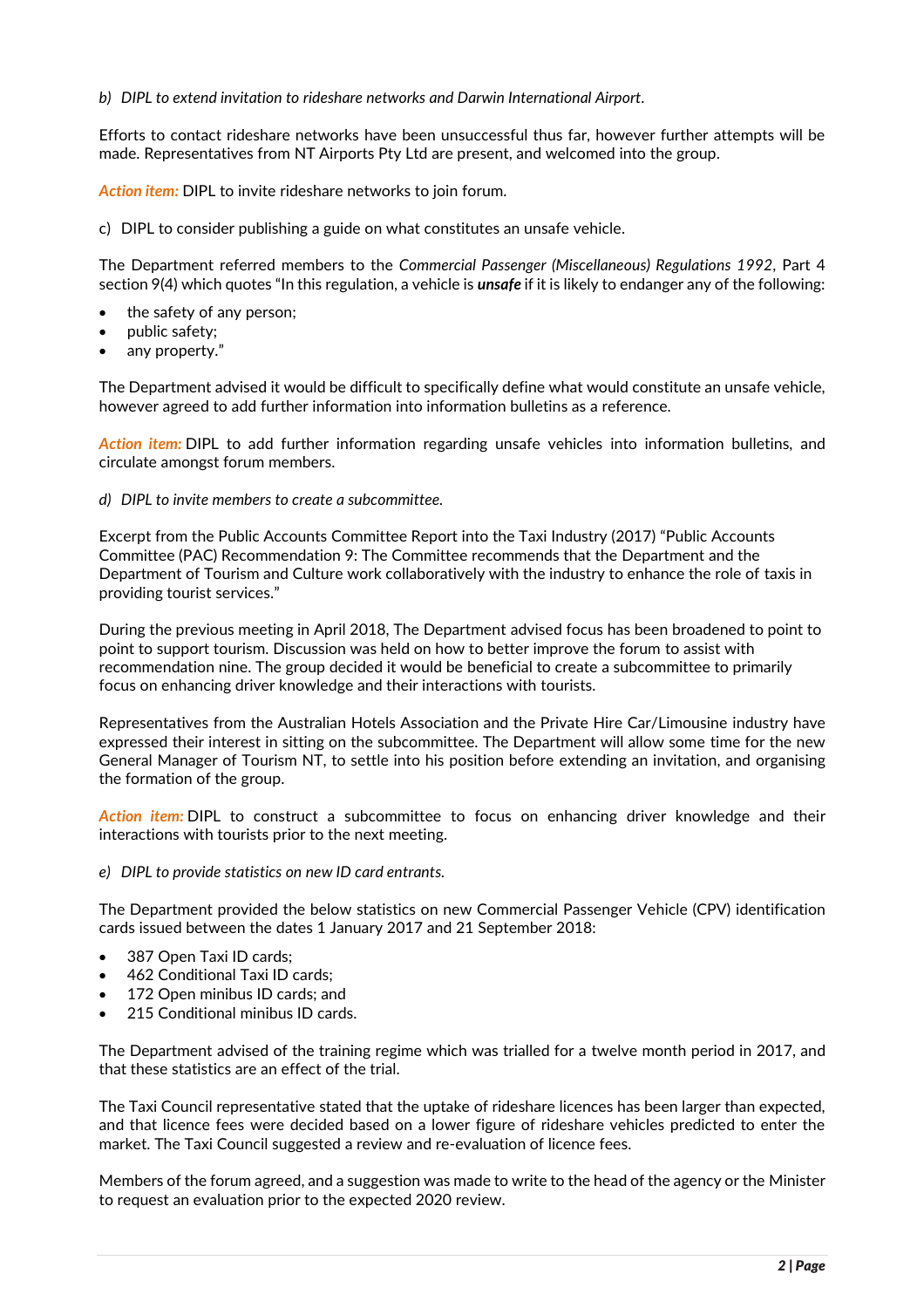The Department agreed to provide trip data across all point to point services and the number of rideshare registrations as information to be put towards this request.

*Action item:* DIPL to provide the number of rideshare registrations and trip data across all point to point services.

*f) DIPL to present audit data at the next meeting.*

The Department informed that CPV Compliance Officers conducted 663 audits. During this period, 14 infringement notices and 17 driver vehicle compliance records were issued. Transport Inspectors issued two defect notices with two breeches of legislation discovered.

During the previous meeting, the forum asked the Department to approach the Executive Director and request the recruitment of additional CPV Compliance Officers. The Department is not able to employ additional Compliance Officers at this point in time; however, Transport Inspectors have been travelling with CPV Compliance Officers to enable them to better identify non-complaint commercial passenger vehicles.

*g) DIPL to provide a report on NTTSS members assigned to B-MPV.*

The Department provided statistical information on the Northern Territory Transport Subsidy Scheme (NTTSS), including the number of wheelchair dependent members assigned to the category B-MPV. As of November 2018 the NTTSS have a total of 1,476 members, 25.81% of which are B-MPV.

#### *h) DIPL to request additional data and statistics from the Department of Health and National Disability Services.*

Statistics on the number of wheelchairs funded by the Office of Disability were obtained from the Department of Health (DOH), and shared amongst the group. DOH specified that the total number of wheelchair dependent residents within the Northern Territory (NT) is unknown, as many wheelchairs are funded by other sources and funding streams.

It was suggested that a more accurate figure may be obtained from the National Census, and that this information should be sourced by the National Disability Services.

*Action item:* DIPL to contact National Disability Services to source National Census figures on the wheelchair dependent.

#### **3. New Business**

#### **3.1 Presentation on the industry effects of the Alcohol Reform**

An invited guest from the Alcohol Review Implementation Team provided an educational presentation to the forum on the industry effects of the Alcohol Reform.

#### **3.2 Update on current Department projects**

The Department informed the group of the current Departmental Review of the Northern Territory Transport Subsidy Scheme, which is expected to conclude by the end of the year 2018. Outcomes of the review will not be available until early months of 2019.

The Department advised the group of the Department Mystery Shopper Campaign, which was conducted between the months of August and September 2018. This campaign predominantly focused on service provided by taxis and minibuses in the Darwin and Alice Springs regions. Results from this year's campaign identified an improvement in customer service with an 85% satisfaction rate, compared to the last Mystery Shopper Champaign held in 2016. The results also identified majority of unsatisfied customers where those who required wheelchair accessible vehicles.

Members of the forum queried whether CPV drivers would receive further training in regards to customer service for the wheelchair dependent. The Department assured that the Point to Point Forum are aware of the concerns the Mystery Shopper Campaign identified, and the requirement for further training for drivers; and will make recommendations for improvement.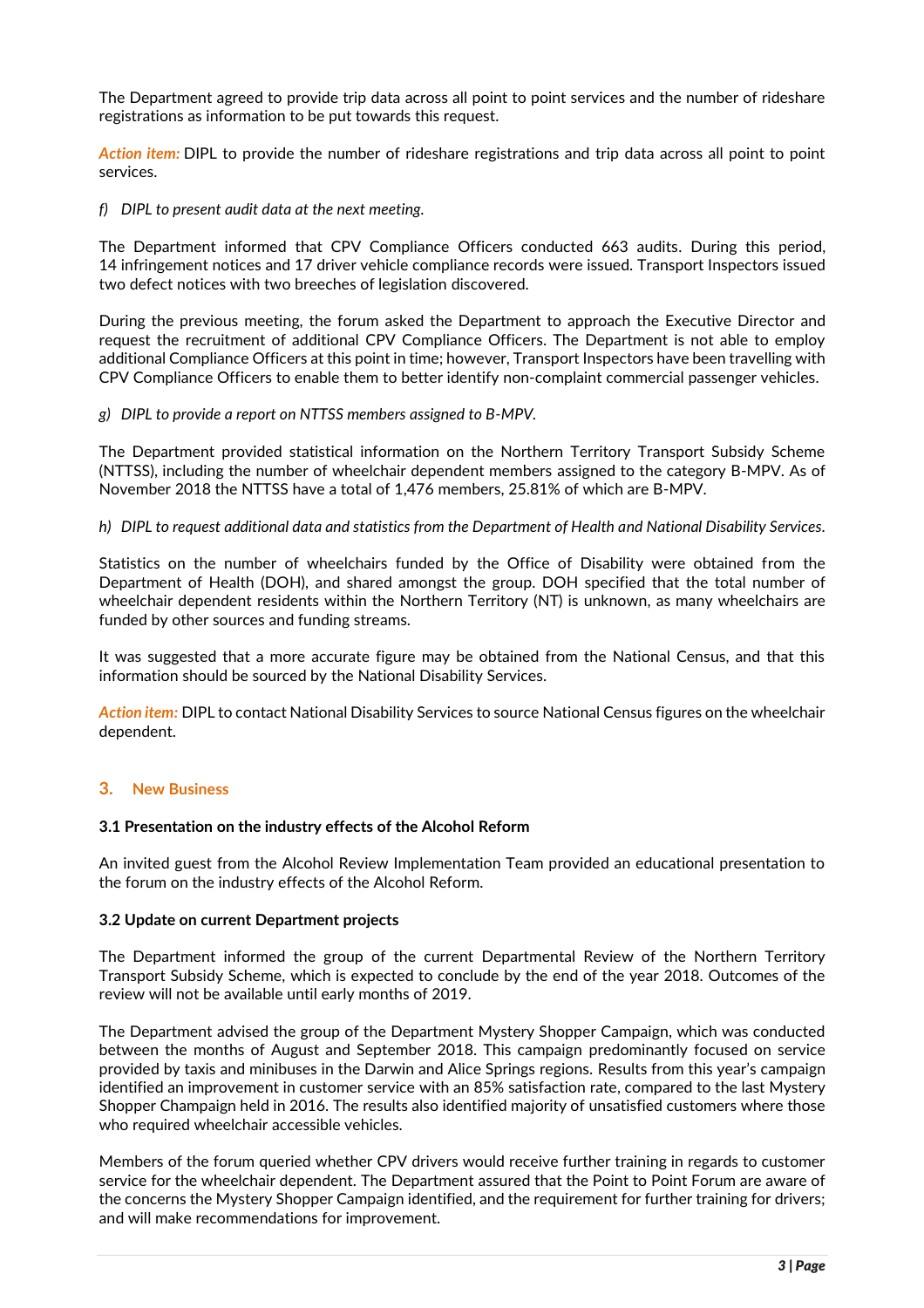The Department informed the group of the survey conducted amongst NTTSS members on the impacts of the introduction of the regulatory model and rideshare services, which was held between the months of September and October 2018. Results from this survey identified no negative impacts. However, the introduction of the regulatory model and rideshare services have had limited effect on the mobility impaired. This is because rideshare in the NT does not service the wheelchair dependent at present.

### **4. Other Business**

Members of the forum considered the entrance of the new members, and recommended the Terms of Reference (TOR) be shared with the group again.

*Action item:* DIPL to circulate Terms of Reference amongst members.

A member of the forum expressed their concerns, on what is perceived to be unfair treatment towards the introduction of ridesharing. The concerns were:

- potential rideshare drivers are able to obtain their 'h' (hire and reward) endorsement through the online radical system, where all other CPV categories must submit their applications manually at a Motor Vehicle Registry (MVR) Office;
- it was decided that networks would be responsible for training and endorsing their drivers, however the Department is now issuing CPV identification cards for the rideshare category without the platform's endorsement on applications;
- potential rideshare vehicles can be inspected by any Authorised Inspector, where all other categories must have their initial roadworthy inspection at the MVR Test Shed;
- rideshare drivers/vehicles are able to enter the market with inappropriate insurance policies; and
- the government publicised the introduction of rideshare based on the support of the industry. It was agreed that rideshare is where people transport other people in their own vehicles. But now drivers are driving other people's vehicles.

The Department responded with clarification of each concern, and further advice that the processes for rideshare have been implemented as a trial, and if proven successful may be expanded to all other CPV categories.

The Department informed the group of a Public Transport project to identify different types of antisocial behaviour, which will be trialed during the month.

NT Airports advised that four pick up bays have been made available for rideshare vehicles at the Darwin International Airport, however they are not frequently used.

#### **5. Next Meeting**

The next meeting is anticipated to take place in February 2019.

## **MEETING CLOSED: 11:57 AM**